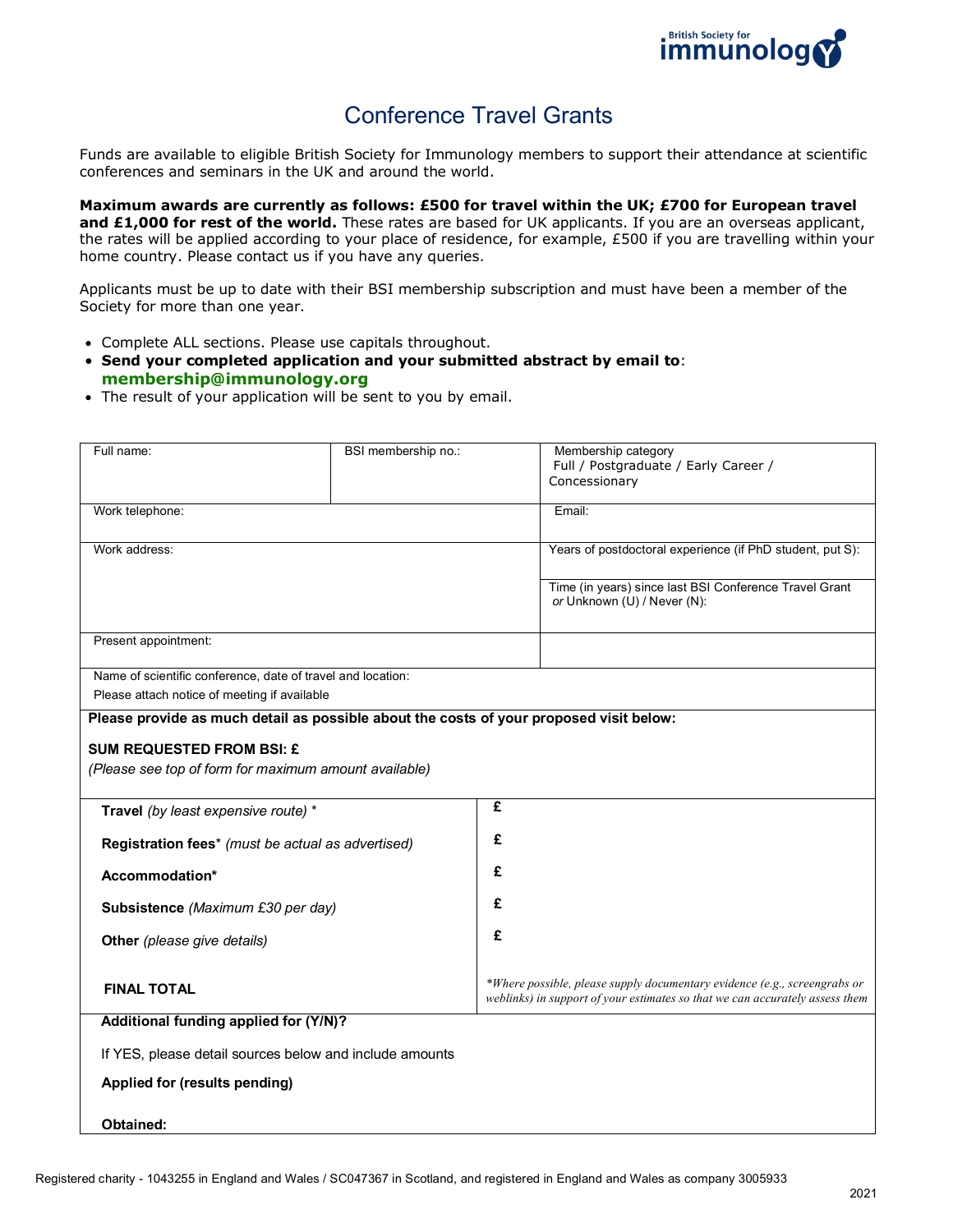

| Please provide a reasoned statement (250-750 words) of the relevance of the meeting or visit to your present<br>research programme. (continue separate sheet if necessary)                                                                                                                                                                                                                                            |  |  |  |  |
|-----------------------------------------------------------------------------------------------------------------------------------------------------------------------------------------------------------------------------------------------------------------------------------------------------------------------------------------------------------------------------------------------------------------------|--|--|--|--|
|                                                                                                                                                                                                                                                                                                                                                                                                                       |  |  |  |  |
|                                                                                                                                                                                                                                                                                                                                                                                                                       |  |  |  |  |
|                                                                                                                                                                                                                                                                                                                                                                                                                       |  |  |  |  |
|                                                                                                                                                                                                                                                                                                                                                                                                                       |  |  |  |  |
|                                                                                                                                                                                                                                                                                                                                                                                                                       |  |  |  |  |
|                                                                                                                                                                                                                                                                                                                                                                                                                       |  |  |  |  |
| A letter of support from your head of department/supervisor is attached yes/no                                                                                                                                                                                                                                                                                                                                        |  |  |  |  |
|                                                                                                                                                                                                                                                                                                                                                                                                                       |  |  |  |  |
|                                                                                                                                                                                                                                                                                                                                                                                                                       |  |  |  |  |
| Has an abstract been:                                                                                                                                                                                                                                                                                                                                                                                                 |  |  |  |  |
| <b>Submitted Y/N</b><br>b) Accepted Y/N<br>c) Other (please specify):<br>a)                                                                                                                                                                                                                                                                                                                                           |  |  |  |  |
| Title and authors of abstract:<br>Underline the presenter. Attach copy of abstract to form                                                                                                                                                                                                                                                                                                                            |  |  |  |  |
|                                                                                                                                                                                                                                                                                                                                                                                                                       |  |  |  |  |
|                                                                                                                                                                                                                                                                                                                                                                                                                       |  |  |  |  |
| Give details of any other contribution you will make to the meeting: e.g., chairperson, speaker                                                                                                                                                                                                                                                                                                                       |  |  |  |  |
|                                                                                                                                                                                                                                                                                                                                                                                                                       |  |  |  |  |
| <b>Research record:</b>                                                                                                                                                                                                                                                                                                                                                                                               |  |  |  |  |
| Please give the full reference of your 4 most high-ranking papers over the previous 5 years.<br>(Underline senior author)                                                                                                                                                                                                                                                                                             |  |  |  |  |
|                                                                                                                                                                                                                                                                                                                                                                                                                       |  |  |  |  |
|                                                                                                                                                                                                                                                                                                                                                                                                                       |  |  |  |  |
|                                                                                                                                                                                                                                                                                                                                                                                                                       |  |  |  |  |
| Applicants who receive sufficient support from other sources to meet the full costs of their proposed visit are required to<br>inform the BSI as soon as possible and, where a BSI award has already been made, to return this in full or that part which<br>is more than the stated sum needed. Should you not undertake your trip after receiving a grant, you are required to return<br>the full sum of the grant. |  |  |  |  |
| You will also need to send BSI the following information after your conference:                                                                                                                                                                                                                                                                                                                                       |  |  |  |  |
| A short resume of the educational value and/or photos, if possible, on activities carried out with the support of the<br>$\bullet$<br>grant which can be used for our newsletter feature or on our website. This should be submitted to                                                                                                                                                                               |  |  |  |  |
| membership@immunology.org.                                                                                                                                                                                                                                                                                                                                                                                            |  |  |  |  |
| Receipts for travel, event registration, accommodation etc. up to grant received<br>$\bullet$                                                                                                                                                                                                                                                                                                                         |  |  |  |  |
| I agree to the above:                                                                                                                                                                                                                                                                                                                                                                                                 |  |  |  |  |
| Date: the contract of the contract of the contract of the contract of the contract of the contract of the contract of the contract of the contract of the contract of the contract of the contract of the contract of the cont                                                                                                                                                                                        |  |  |  |  |
|                                                                                                                                                                                                                                                                                                                                                                                                                       |  |  |  |  |
| The BSI will pay all successful awards directly to your bank account, we will be in touch later requesting bank details                                                                                                                                                                                                                                                                                               |  |  |  |  |
| Data protection and privacy:<br>We take your data security extremely seriously. We keep it safe, treat it with respect and we will never sell or share your<br>data to any third parties for marketing purposes. To find out more information you can read our Privacy Policy and Data                                                                                                                                |  |  |  |  |

[Protection Policy](https://www.immunology.org/about-us/data-protection-policy) on our website. If you have any queries, please contact dp@immunology.org.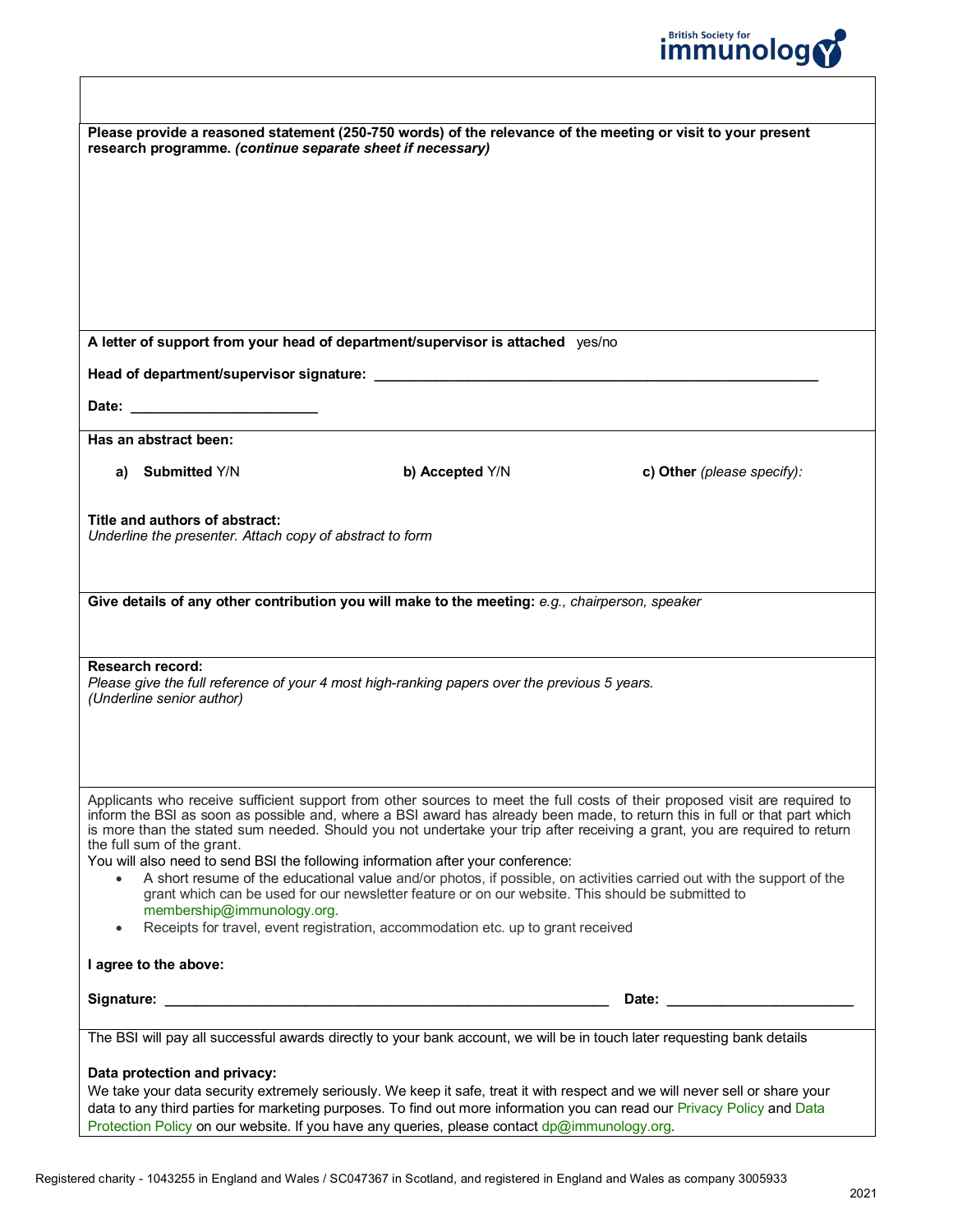

# **NOTES TO APPLICANTS FOR THE BSI CONFERENCE TRAVEL GRANTS**

**Maximum awards are currently as follows: £500 for travel within the UK; £700 for European travel; and £1,000 for rest of the world.** These rates are based for UK applicants. If you are an overseas applicant, the rates will be applied according to your place of residence for example £500 if traveling within home country. Please contact us if you have any queries.

#### *Please note the outcome of applications will be sent via email to all applicants three to four weeks after the application deadline of the round that has been applied for*

#### **Eligibility**

To be eligible to apply:

- Applicants must be current paid-up BSI members who have held membership for a minimum period of one year (two consecutive membership subscription payments). This grant scheme is open to members in the following membership categories: Full, Early Careers, Postgraduate and Concessionary.
- Applicants must not have received an award from this scheme in the preceding 12 months.
- This grant scheme can only be used to apply for funds to go to a scientific conference, or seminar. If you would like to apply for funds to go on a lab visit or to attend a skills-based training course (e.g. leadership training), please apply to the [BSI Career Enhancing Grants scheme.](https://www.immunology.org/grants-and-prizes/bsi-career-enhancing-grants)
- Grants cannot be awarded retrospectively.

# **Application timeline**

Applications are considered four times per year. Please check [our website](https://www.immunology.org/grants-and-prizes/bsi-conference-travel-grants) for the date of the next application deadline. The outcome of applications will be sent via email to all applicants three to four weeks after the deadline of the round that has been applied for. We recommend you apply for the award with the application deadline at least 5–6 weeks ahead of your conference.

#### **Terms and conditions**

- Travel must be completed within one year of the award date.
- You will be required to acknowledge the BSI for their financial support on your poster and/or oral presentation as well as displaying the Society's logo. Please email [membership@immunology.org](mailto:membership@immunology.org) to arrange this.
- Successful recipients are required to submit the following within **one month** after the meeting:
	- $\circ$  A short resume of the educational value and/or photos, if possible, on activities carried out with the support of the awards which can be used for our newsletter feature or on our website. This should be submitted to [s.green@immunology.org.](mailto:s.green@immunology.org)
	- $\circ$  Receipts for travel, event registration, accommodation etc. up to award received
- It should be noted that awards made under this scheme are not intended to cover the full cost of the proposed activity. Applicants are encouraged to obtain additional funding from elsewhere.
- Applicants need to provide an abstract that has been submitted to the conference to demonstrate active participation.
- A letter of support from the applicant's head of department/supervisor is essential. All applications must be countersigned by the head of department/supervisor or, for students, their immediate superior who would be granting permission for the proposed activity.
- This grant scheme involves funding travel placements and we expect recipients to adhere to all relevant coronavirus guidance both from the UK and/or devolved nations and from the government of the country you are visiting. This includes the UK and/or devolved nation travel guidance, covering the period of the placement for the country you wish to visit. It also includes adhering to guidance imposed by your host country for the duration of your visit.